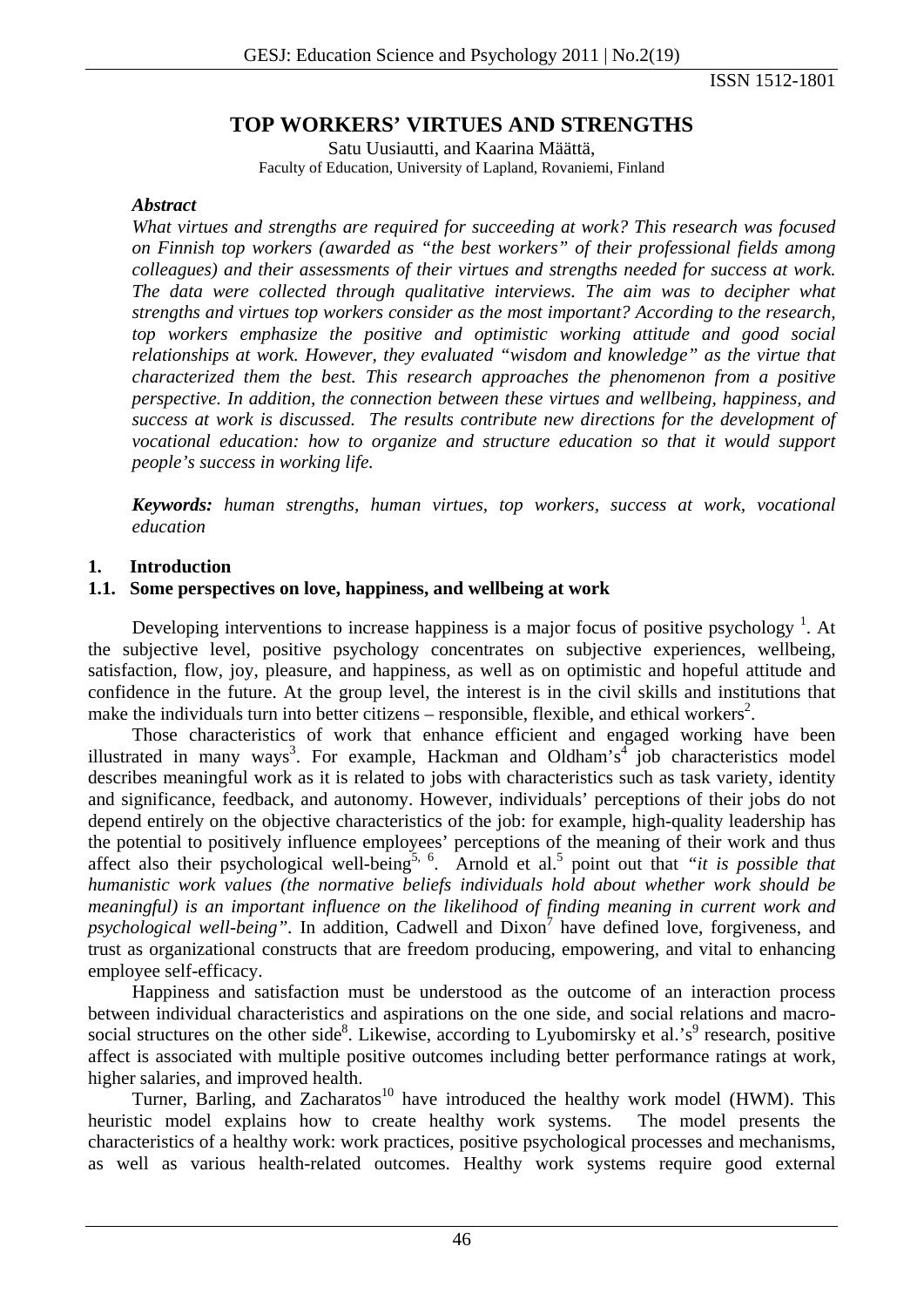environments and develop strategies of good work practices (e.g. autonomy, teamwork, and leadership) that enhance positive psychological processes and other mechanisms (e.g. trust, perceived control, organizational commitment) in order to raise healthy outcomes (e.g. well-being and proactivity).

Happiness not only produces a quantitative improvement by increasing efficiency but also a qualitative one by making a better product or outcome by virtue of pride, belief, and commitment to one's job<sup>11</sup>. In this article, we seize on the phenomena of happiness and wellbeing at work by studying the virtues and strengths of the Finnish employees of the year. The starting point in this article is the finding that the top workers had strong positive feelings towards work and emphasized wellbeing at work as one of the most important features that enhance success at work $^{12}$ . In addition, they assessed their personal characteristics, their virtues and strengths, as workers. What are the top workers' most important virtues and strengths and how do these features connect with happiness and wellbeing at work?

## **1.2. Human strengths and virtues**

Recently, more and more attention has been paid on studying human virtues<sup>13</sup>. Now, the research concentrating on human weaknesses has to compete with strong interest in human abilities, healthy aptitudes, and virtues. Researchers have become conscious that people's experiences can be studied from this perspective as well and not just in a way that is oriented towards flaws and conditions<sup>14</sup>.

After having read all kinds of categorizations about human virtues—starting from Aristotle and Plato, the Old Testament to the Talmud, Buddha, Bushido and the Boy Scouts—Seligman and Peterson and their research group managed to define six virtues that seemed to be common in all these above-mentioned views. The virtues were Wisdom and Knowledge, Courage, Justice, Temperance, Spirituality and transcendence, and Love and humanity.<sup>15</sup>

The concept of human strengths can be considered as contextually dynamic because the function of a specific behavior depends on its context and its outcome. In addition, contexts are dynamic and change during an individual's life span. The concept of human strengths is also normdependent because the fundamental features of a society involve common knowledge about appropriate and appreciated behavior.<sup>16</sup>

According to Baltes and Freund<sup>16</sup>, the concept of human strengths is 1) dynamic and unbound to context from the point of view of adaptation or general mechanism, 2) represents the state of lifelong learning and flexible life-management, 3) regulates the direction of the goals in individual development as well as the ways with which the goals will be achieved, and 4) not only supports individuals' development but also makes them more efficient participators for creating common good.

Virtues can be dissected from a variety of viewpoints. Synchronic perspective tries to explain an individual's behavior based on the psychological and biological orientations at a certain moment. Whereas diachronic point of view is interested in those developmental processes that have led to the prevailing behavior. This perspective focuses on the behavior in a certain moment as a part of an individual's developmental history. In diachronic models, individual development, the timing and emergence of important happenings in one's environment, as well as the manners how these factors interact in the course of time.<sup>13</sup>

Seligman et al.<sup>17</sup> have listed strengths and virtues that enhance people's productivity. The CVS-model (Character, Strengths and Virtues) was used in this research as a tool for the top workers when they had to describe their virtues and strengths.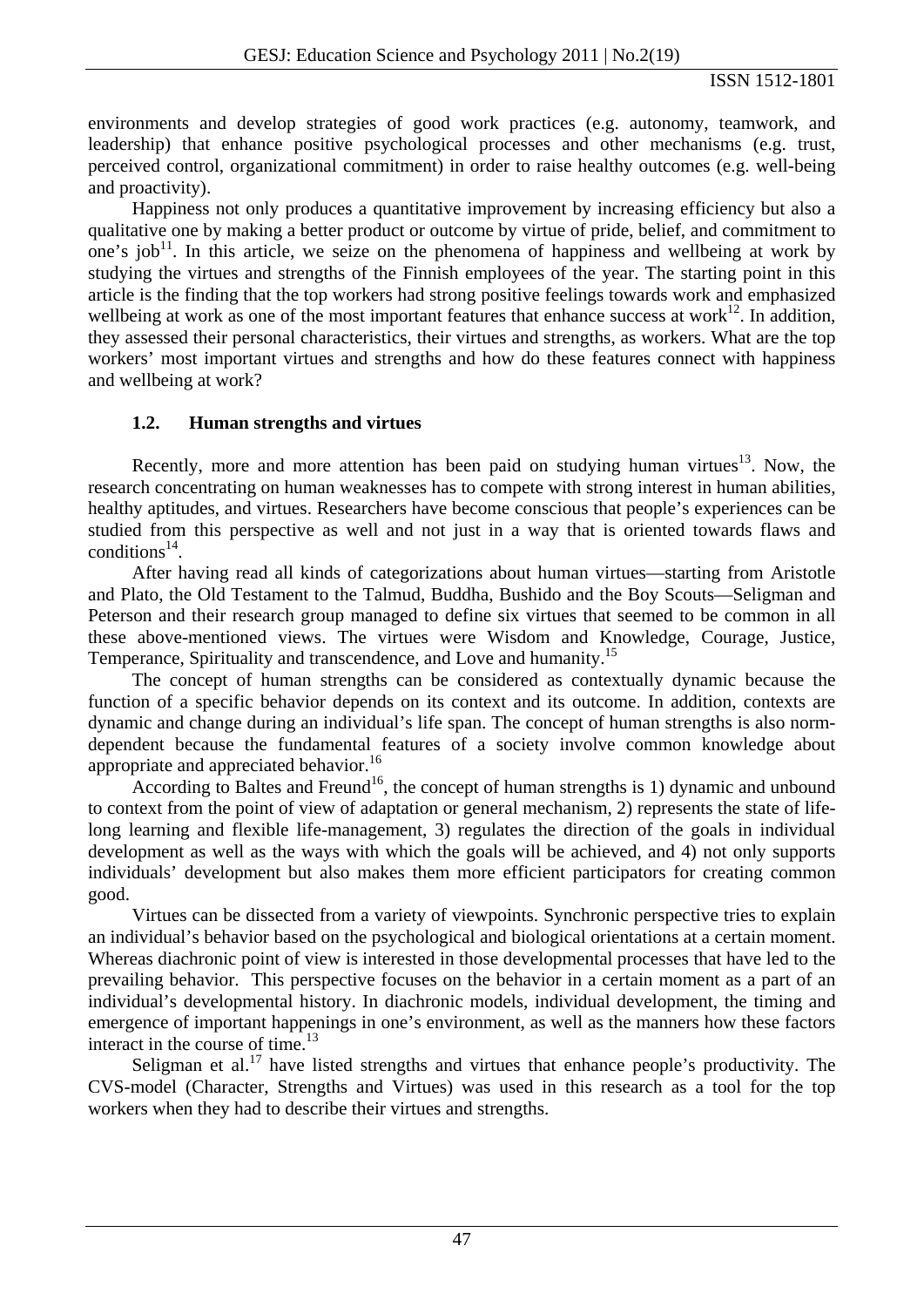### **2. Method**

### **2.1. Employees of the Year as Informants**

In this research, participants presented top workers from different occupations. All of them were nominated as "Employees of the Year" by Finnish labor unions as most of the Finnish workers are members in a labor union of their own field. These recognized top workers were considered as representatives of successful workers as well as suitable informants for describing their experiences of success at work. Also, this procedure ensures that there are public justifications for selecting participants, and thus, naming successful employees was not the researchers' personal choice. The criteria for the award of "Employee of the year" were found concerning 20 occupations (these occupations are introduced in Methods-chapter), of which the participants were also retrieved. The criteria were mostly found in the internet, but some of them were inquired from labor unions by email.

Next, we will shortly introduce how top workers were described in the criteria for "Employees of the Year". In different occupations, the award emphasized different things which could be categorized into three groups. Firstly, high professional standard was named as one of the most important qualities among the top workers. In this theme, top know-how was appreciated referring not only to the great quality of work but also to the ability to develop one's work and skills in an active way. The following occupations represented the best this theme: Priest, Police Officer, Nurse, and Psychologist. The second group consisted of employees' actual actions to make their work and occupation noted as well as their attempts to make their occupational field more appreciated for example by paying attention to the contents of occupation, discussing current topics of their occupational field in public, and make Finnish proficiency famous also abroad. For example, the criteria for Artisan of the Year, Journalist of the Year and Athlete of the Year typified this theme. The difference between these two themes is that in the first one, experts from different occupations develop their field through their own professional development while the second one emphasizes the publicity gained by an employee's proficiency.

Part of the rewarded employees was not selected by their colleagues but by competing against each others. These competitions could differ remarkably by occupation (e.g. Chef of the Year, Cleaner of the Year). However, one thing was in common: namely, professional skills were evaluated from several sectors that depict occupational core know-how. In other words, only a true professional can win this kind of competition and thus, also those employees who had been nominated by a competition were asked to participate in this research. Furthermore, employees who have been selected for these competitions from their work place had already been nominated by their colleagues in this sense.

In addition to the above mentioned three themes, the criteria for this kind of reward can be studied by the specific words describing "Employees of the Year". Three different categories could be found: attributes that describe top workers, action-related attributes, and profession-specific qualifiers. The most common attributes were adjectives such as competent, innovative, punctual, celebrated, effective, open-minded, and social. Action-related descriptions covered factors such as developing work and occupation, improving one's occupation, making one's occupation noted in Finland and abroad, dedicating to one's occupation, and active co-operation. Profession-specific qualifiers were language proficiency, tidiness, know-how, taking care of well-being at work, punctuality, a well-functioning business idea, and courage to create new ideas, co-operating skills, and service skills. Top workers' attributes were basically just words that described employees irrespective of occupation. Action-related attributes paid attention to how employee had been working or what an employee had done in order to earn the nomination. Profession-specific qualifiers referred directly to occupation and specific profession-bound skills. Thus, one qualifier could describe several occupations but in different meaning, e.g. tidiness.

It was interesting to notice that the criteria of "Employee of the Year" did not differ very much from field to field. The aim of this introduction was to give an idea about what kind of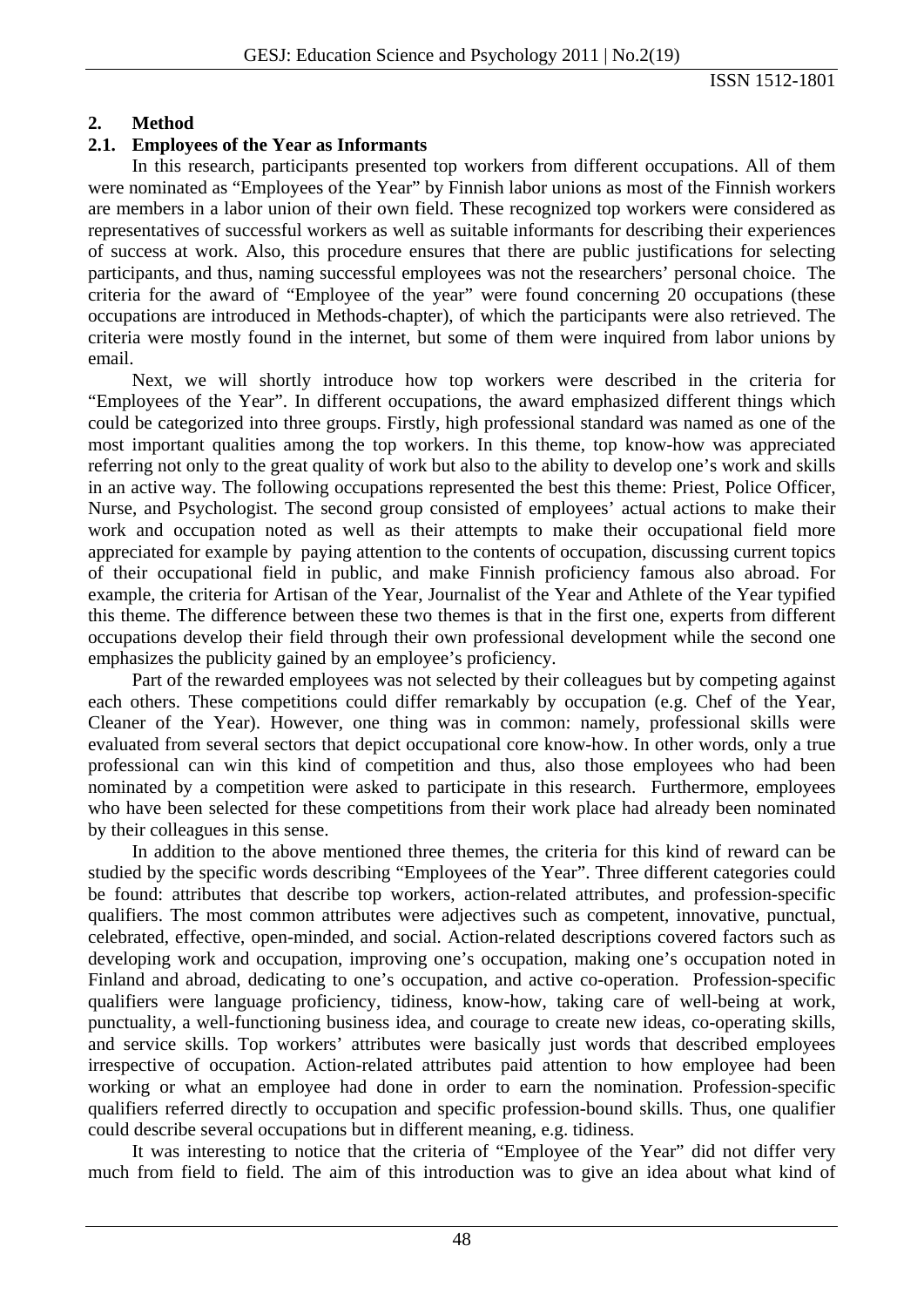characteristics were emphasized and brought out in the criteria. Nevertheless, it is worth pondering how much this actually framed the picture of successful employees that is formed by this research, as "Employees of the Year" were and still are mainly selected by their own labor unions. In addition, a certain group of people has also composed the criteria. For example, making one's occupation noted can actually act for the unions and thus influence on someone's selection. And what about an employee's social skills: supposedly, social persons could be seen as more appealing for those who are selecting "Employees of the Year"?

Still, crucial thing is that "Employees of the Year" are nonetheless top workers rewarded in their own field. Thus, they represent certainly some kind of group of successful and excellent workers.

## **2.2. The Data and Analyses**

The original research was a two-phased mixed-method<sup>18, 19</sup> research<sup>12</sup>. In the second phase, on which this article concentrates, the data was collected through narrative interviews in 2007. The employees of the year that were interviewed in the second phase  $(N = 8)$  were nominated between the years 2005 and 2006. Participants were between 36 and 64-years-old (mean  $= 49$ ). These top workers were asked to describe their course of life in relation with their success at work. Furthermore, they were asked to consider their main strengths and virtues as workers in their own words but also by using the CVS-model<sup>17</sup>. In addition, the interviewees had to name three strengths that they considered as representing the best themselves.

Narrative research can be defined as a research that utilizes or analyses narrative data collected by narratives (e.g. biographies) or other ways (e.g. anthropologists' observational narratives). Thus, narratives can be either a research object or means to study a phenomenon.<sup>20</sup> Narrative research does not focus on objective and—generalized facts but local, personal, and subjective information this is actually considered as strength in narrative research because informants' voice can be heard in a more authentic  $way^{21}$ . Narratives can also be used when analyzing the reasons for acts. In this research, narrative interview was complemented with characteristics of theme interview, to serve best this research, aiming at a *thick description* of the phenomenon of success at work $^{22}$ .

An analysis of narratives and narrative analysis were done. In this research, analysis was made by narrative structuring that pursues to contribute a cohesive narrative of experiences and events during interviews<sup>23</sup>. Also, the analysis can be seen as category-content focused approach where parts of narrative are categorized into different categories $^{20}$ .

As the top workers used Seligman et al.'s classification of virtues and strengths for describing themselves as workers, the categorization structure for analysis was already available. Their strengths and virtues were analyzed based on this model.<sup>17</sup>

In addition, those strengths that the top workers recognized in them selves and that were not included in Seligman's model were taken into consideration. Those strengths were grouped from the interview data. Top workers mentioned the same kinds of features and therefore, a few appeared as common to them and are thus, presented in this article as well.

Additionally, the fact that top workers did recognize several other strengths besides the ones presented in Seligman's model can be also discussed when evaluating the functionality of the CVSmodel. According to this research, the model did not appear all-embracing but had some weaknesses or at least things to reconsider. For example, some of the strengths were found difficult to understand as actual strengths (e.g. religiousness) but merely as features that some people have and others do not. In addition, top workers emphasized their optimistic attitude which was not included the model but, indeed, could be considered as a strength. Of course, the original model focuses on human beings in general whereas in this research it was evaluated by top workers when they analyzed themselves as workers. However, using the model as a tool was seen quite helpful as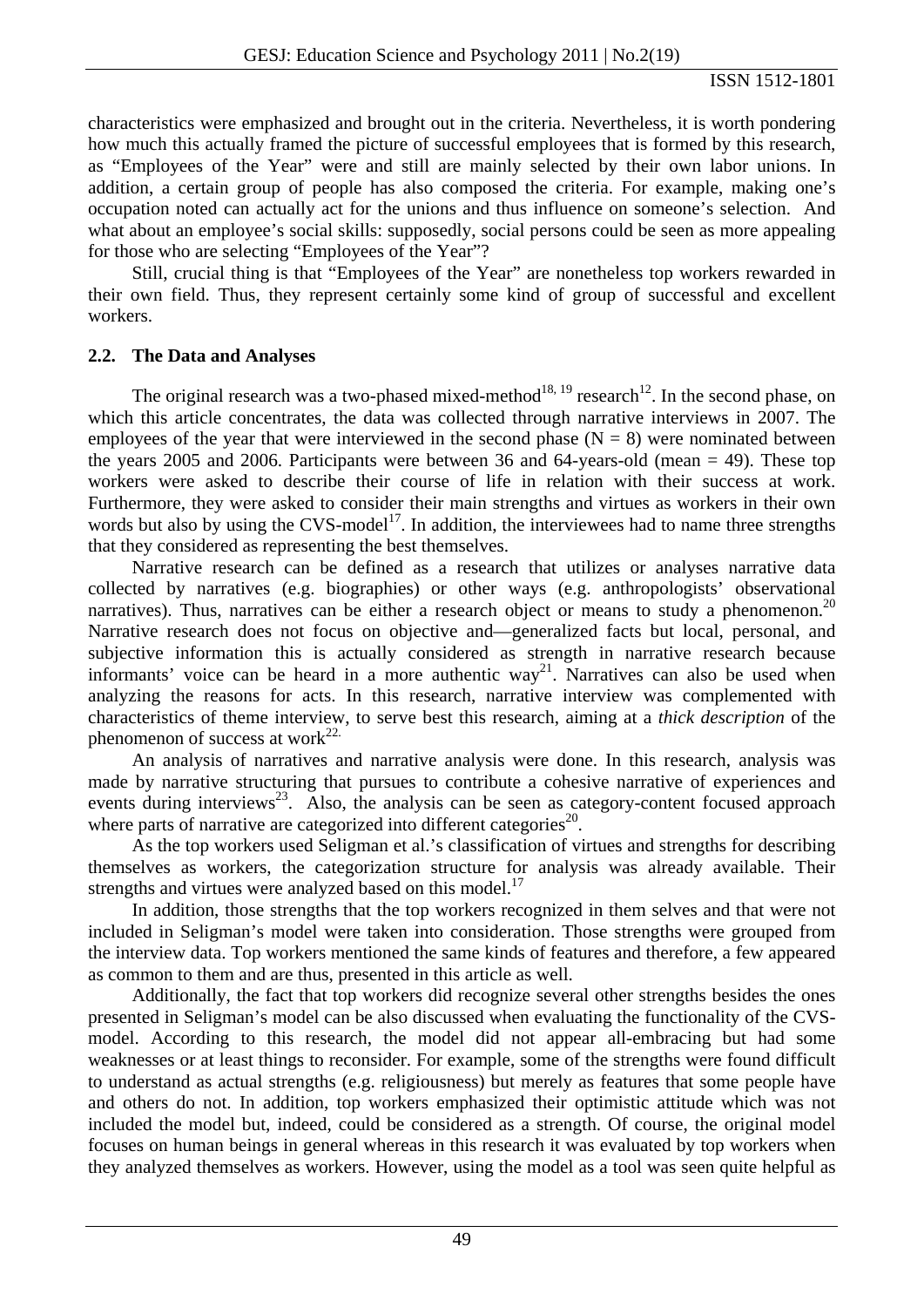people often tend to find describing themselves with positive attributes difficult or embarrassing usually people do not like to flatter themselves. The model gave them an idea of what kind of features they could have; however it did not prevent them from coming up with some others as well.

## **2.3. Research Questions**

This article concentrates on the following questions:

1) What strengths and virtues did the top workers consider as the most important when considering their success at work?

2) What strengths and virtues were the most important among top workers?

## **3.Results**

# **3.1. Top workers' strengths and virtues**

3.1.1. Wisdom and knowledge

The virtue of wisdom and knowledge consists of cognitive strengths (creativity, curiosity, open-mindedness, love for learning, perspective) that relate to the abilities to acquire and use information. This virtue was the most important among the top workers. According to their own perception, wisdom and knowledge as a virtue included those strengths that described the best their passionate attitude towards learning new things, developing themselves and their occupation, as well as gathering versatile knowledge and skills. Therefore, their estimation illustrated their attitude towards working as well.

The top workers were not always able to recognize their strengths, for example when talking about creativity:*"I have thought that I am not creative at all because I have always been really bad at drawing. But still I compose music and write lyrics… and think up all kinds of gadgetry and apparatuses."* Creativity was, however, appreciated although all of the top workers did not recognize it in themselves.

Open-mindedness was associated with tolerance and courage to take part in new things. Especially, Police Officer of the Year, Psychologist of the Year, and Farmer of the Year considered open-mindedness as an important characteristic. According to the interviews, open-mindedness described all the participants as did love for learning (e.g. Nurse of the Year considered this one as his best strength) whereas creativity and curiosity did not. Curiosity was considered merely negatively: as nosiness. Perspective was every top worker's strength to some extent.

*"First, I thought of some tack… The more experience you have the easier you notice that you have plenty of other options, tacks that you have to consider."* 

It was understood as a sort of wisdom gained by experience, in other words, the ability to look at things from different perspectives. Thus, the virtue of wisdom and knowledge described the top workers well which is supported also by the fact that none of them thought that these strengths should be improved or that they lacked one or some of these strengths.

# 3.1.2. Courage

The virtue of courage was defined as an emotional strength that consists of will to achieve goals regardless of inner or outer resistance. This virtue was evaluated as the second important by the top workers and they did not see any shortcomings in the strengths (authenticity, bravery, persistence, and zest) listed within this virtue. Nurse of the Year and Priest of the Year thought that authenticity was their most important strength which is, indeed, especially crucial among those professions that include working closely with other people. *"So you certainly have to be genuine when confronting people and at work in general and I think that I try to express that I am what I am and what I do..."*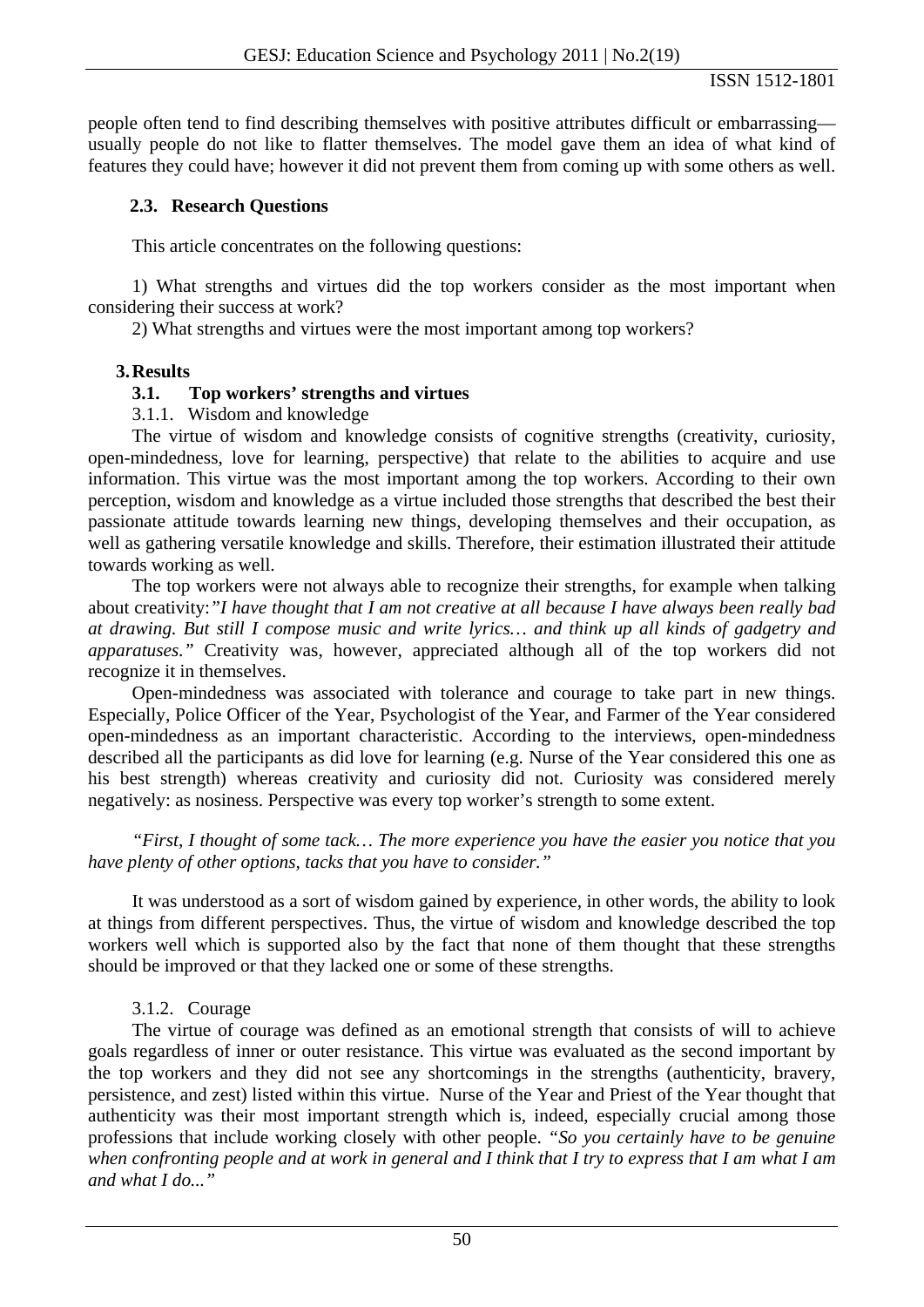Persistency as their strength was emphasized by the Police of the Year, the Psychology of the Year, and the Priest of the Year and according to the top workers, persistency was the third important strength among them. *"I can say that if I agree on taking care of something, I'll have a great need to handle it; I rarely leave tasks unfinished."*

Every top worker also considered zest as typical of them whereas bravery as a concept was seen difficult as many of them associated it with a romantic image of brave heroes. However, when defined as everyday bravery it seemed more familiar and they described it with staying strong and sticking to one's principles.

## 3.1.3. Humanity

The third important virtue among the top workers according to their assessments was humanity. Within this virtue, they also recognized their second important strength; namely, social intelligence. The Artisan of the Year, the Priest of the Year, the Police of the Year as well as the Nurse of the Year thought that social intelligence described them extremely well. Of course, the last three mentioned are such occupations where social intelligence can be seen as one of the basic requirements to perform well in that profession. One of the top workers paralleled social intelligence with social skills and he was of the opinion that his social skills were not perfect but should be improved. One interesting remark concerning social intelligence was made by the Artisan of the Year who pointed out that social relationships are important for success at work: *"Because you don't create your success all by yourself but it's the others who create your success".* However, also those employees who lack social skills can be rewarded but it is completely another question whether it is more likely that social personalities become rewarded more easily or not!

## 3.1.4. Justice

Among the strengths (fairness, leadership, teamwork) that describe the virtue of justice, the top workers named fairness as their most important feature, especially Farmer of the Year as he considered it as a part of good leadership. Treating his employees fairly was important for creating and sustaining good working atmosphere and trust at the work place. Leadership can be defined as a leader's personal characteristics or behavior, style, and decisions<sup>24</sup>. However, the top workers regarded leadership merely as a skill instead of strength one should have. One of the top workers recognized shortages in her leadership skills whereas another considered it as one of his most important strengths. *"I want to be in lead and take the group forward… Yet, I am not a dictator… but I consider myself as a leader and a trend-setter in order to make good for other people as well."* 

Teamwork skills varied among top workers according to their assessments. Those, who evaluated their social intelligence as good, assessed their teamwork skills the same way whereas two of the top workers who held an administrative position saw some deficiencies in their teamwork skills and one of them wanted to improve his skills.

## 3.1.5. Temperance

This virtue was not considered as very important, downright distant because of its connection with modesty and prudence. The top workers found it somewhat difficult to assess how this virtue and the strengths (forgiveness, modesty, prudence, self-regulation) would characterize them but after defining them persistently together during the interviews they started to have an idea which strength typifies them and which do not.

Not surprisingly, the ability to forgive did however depict all top workers to some extent. They also emphasized that one has to be able to apologize as well. According to the top workers, their forgiveness was tested by the social conflicts at work place*. "I am able to forgive and apologize… but it is hard if you are accused of something that you have not done."*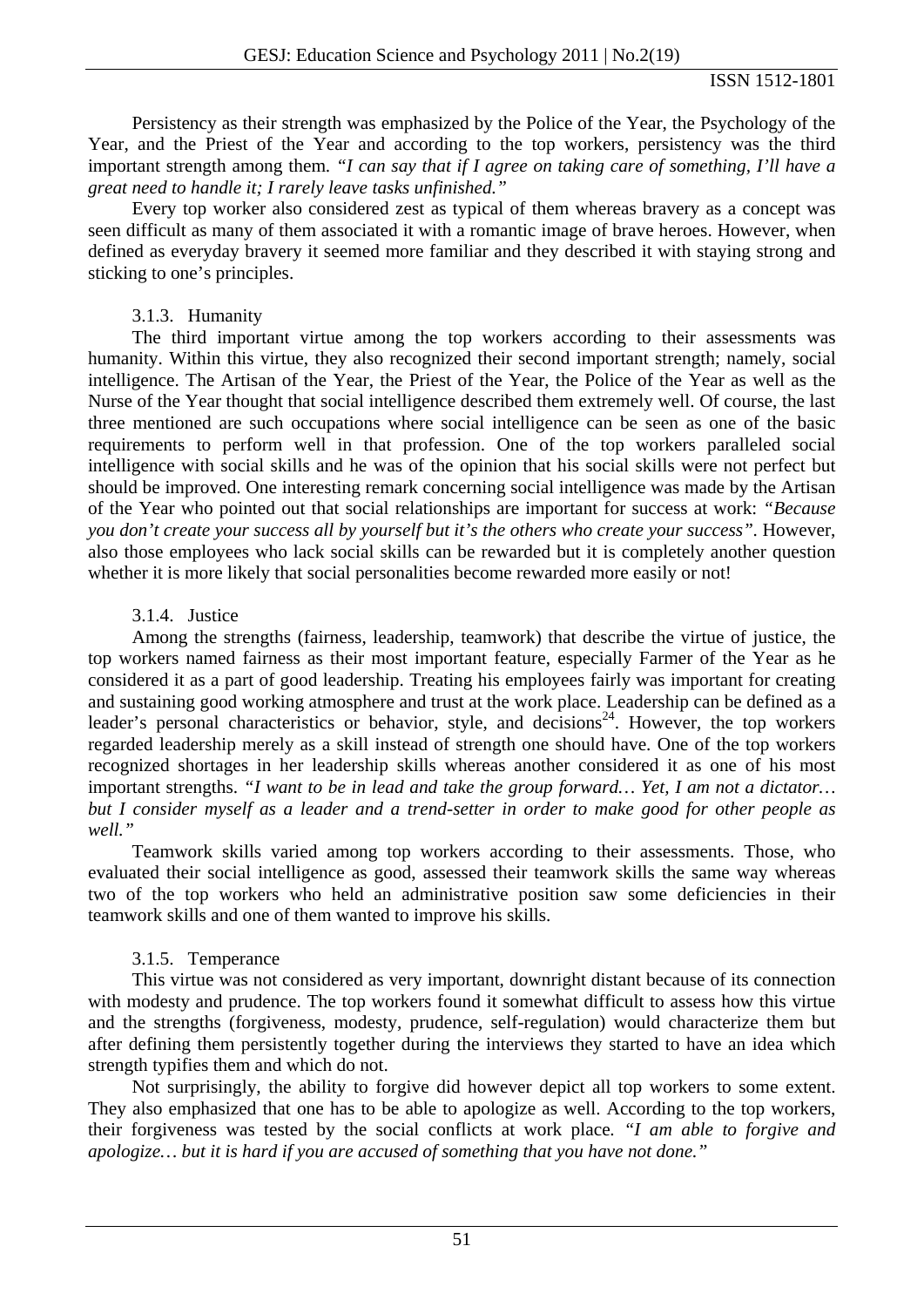Modesty as a strength was considered paradoxical: on one hand, modesty is a desirable trait but one has to be able to be genuinely proud of one's achievements without unnecessary or excessive modesty. Some Finnish proverbs were questioned: *"'Modesty makes you prettier'* is not necessarily good for success at work but *'you would foster your own achievements'.* 

However, the feeling of proud includes an assumption that one cannot be proud of something to which one has not contributed self<sup>25.</sup> Two of the top workers associated modesty with humbleness. *"I would like to be humble but do I want to be… the one who reaches high ends up low – this proverb has stamped us."* 

In working life, unwritten emotional rules determine what emotions are approved and how, to whom, and in which situation one is allowed to express them, and how emotions are interpreted.

Half of the participants named prudence as their strength and they explained it as their special skill of deliberating their actions and making justified decisions at work. Therefore, prudence resembled merely a professional skill or a work-related strength than a personal feature unlike selfregulation that was seen as strictly personal characteristic and as a part of temperament. Half of the top workers assessed that their self-regulation could be better. *"Still there are many dimensions that could be smoothened… my nature can be stretched to many directions."* 

#### 3.1.6.Transcendence

Transcendence as a virtue was considered paradoxical as well because they did not agree with all the strengths (appreciation of beauty and excellence, gratitude, hope, humor, religiousness) included in this virtue. For example, religiousness was hard to imagine as strength—except for the Priest of the Year. However, the top workers did use plenty of time contemplating how appreciation of beauty and excellence is manifested in working life. They explained this virtue as the ability to recognize good performances and achievements instead of using one's energy on envying. This resembles their positive attitude and ability to understand achievements earned and valuable<sup>26</sup>. Gratitude was considered as gratefulness of being able to have rewarding and pleasing work. *"That lies deep in our culture that you cannot say when some other does a good thing; we haven't had such a working culture either. I want to give feedback if I see that someone is seriously doing something really great."* 

One of the top workers named hope as one of her most important strengths. Hope was seen as the foundation of optimistic attitude. *"So that you believes that you'll cope with this although there are difficulties; and you'll just try again or some other route."* Indeed, hope and optimism are neighboring concepts but for example, Finnish people<sup>27</sup> are traditionally seen as optimistic rather than hopeful. Ojanen<sup>27</sup> defines hope as realistic optimism where trust is central.

The top workers appreciated humor although some of them did not consider themselves very humoristic. The ability to look at things far and see humoristic elements in them was, however, considered important. Therefore, humor helped to process problematic issues and handle tough situations. For example, the Police of the Year emphasized the meaning of humor in police work as a connective factor among police officers and when they have to confront the roughest things in their work. The Priest of the Year saw similarities in humor and religion*: "they are at least cousins if not downright siblings: both create hope in people".* In addition, humoristic people understand things widely and do not seize on details and in his opinion, religion has the same dimension.

A summary of the top workers' assessments about their virtues and strengths can be seen in table 1. They were asked to name three most important strengths: the most important got 3 three points, the second important 2, and the third important 1. All others that they mentioned as describing themselves at some degree got .5 points. Some top workers named two or three most important strengths and then all of these got three points and the others two, one, or half points. Based on their assessments, the top workers' main virtues could be calculated by summing up the points that the strengths had.

Table 1. About here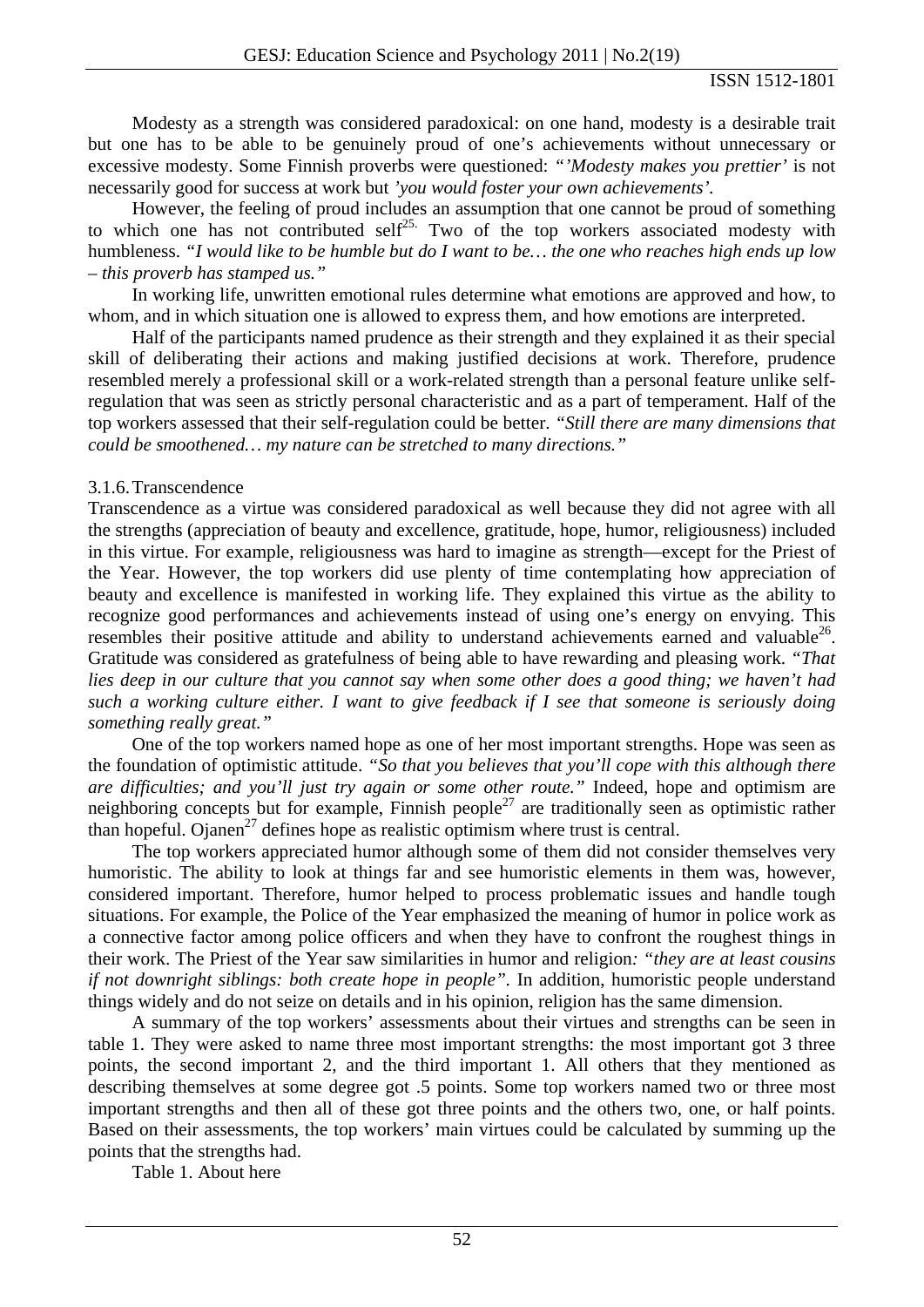### **3.2.Other virtues and strengths**

The top workers also named some other strength that was not included in Seligman's CVSmodel. Five of them highlighted the significance of their own personality: they let their strong personality to show in their work. Many of them associated this with authenticity or being themselves. This was important for the Nurse of the Year, the Priest of the Year, and the Police of the Year. But also those who worked as supervisors emphasized the significance of acting in a genuine way and bringing out their personality. This way the followers' trust can be achieved.

Another important characteristic that most of the top workers mentioned was diligence and dedication. They thought that success at work could be achieved through industriousness. This was also such a trait that was mentioned when they were asked to name one that they would like other workers at their work community to have.

Half of the top workers emphasized their positivity and joviality. Positivity appeared as an optimistic attitude towards working. In addition, it was seen as providing resources to whole work community. Indeed, optimism is one of the most salient concepts in positive psychology. It can be defined as a steady attitude and view of life and future (Pajares, 2001).

#### **4.Conclusions: The connection between virtues and strengths and success and wellbeing at work**

Arnold, Robertson, and Cooper<sup>24</sup> state that awareness of one's strengths and weaknesses. values and interests is of primary importance for enhancing one's career. Optimism has a clear connection to success because among other things, it involves the ability to set reasonable goals, to achieve these goals, and to use efficient learning strategies. According to Carver and Scheier<sup>28</sup>, optimistic people achieve their goals because they organize their actions in an intellectual way in order to achieve these goals. Furthermore, the top workers appeared as proactive<sup>29</sup> as opposite to a reactive attitude. A proactive attitude embodies a way of thinking according to which people are able to change their behavior, look at things from various perspectives, making choices by themselves, and knowing what they want. Proactive people concentrate on things that they can affect and thus, their action is positive and more efficient by nature.

This kind of attitude can be dissected through the concept of resilience as well. According to Tugade and Fredricksson<sup>30</sup>, there are individuals who seem to "bounce back" from negative events quite effectively, whereas others are seemingly unable to get out of their negative ruts. Being able to move on despite hardships demonstrates those successful individuals' resilience. Therefore, psychological resilience refers to effective coping and adaptation although faced with loss, hardship, or adversity—the feature that was common among the top workers as well.<sup>30</sup>

Of course, it is worth remembering that this was a qualitative research and the number of participants very limited but so is the number of the awarded employees of the year in such a small country as Finland is. The interviews worked out well, lasted for hours at their best, and were thorough which probably compensates the low number of participants. However, the aim of qualitative research is not generalization but merely a thick description<sup>22</sup>; indeed, this requirement was met in this research as the participants were willing to discuss their work and the reasons behind their success at work thoroughly and openly.

#### **5.Discussion**

The top workers emphasized the meaning of good social relationships and good atmosphere at work as well as positive experience on working. This result supports the founding in numerous studies that have shown that happy people perform better at work than people who report low wellbeing. Others benefit from this, too, because happy workers are better organizational citizens: they help other people at work in various ways. The fact that wellbeing is not only valuable because it feels good but also because it has beneficial consequences makes management of well-being imperative at work places<sup>31</sup>. Kaye<sup>32</sup> points out that happiness can be directly translated into engagement, productivity, and satisfaction—the wide definition of productive work $^{33}$ .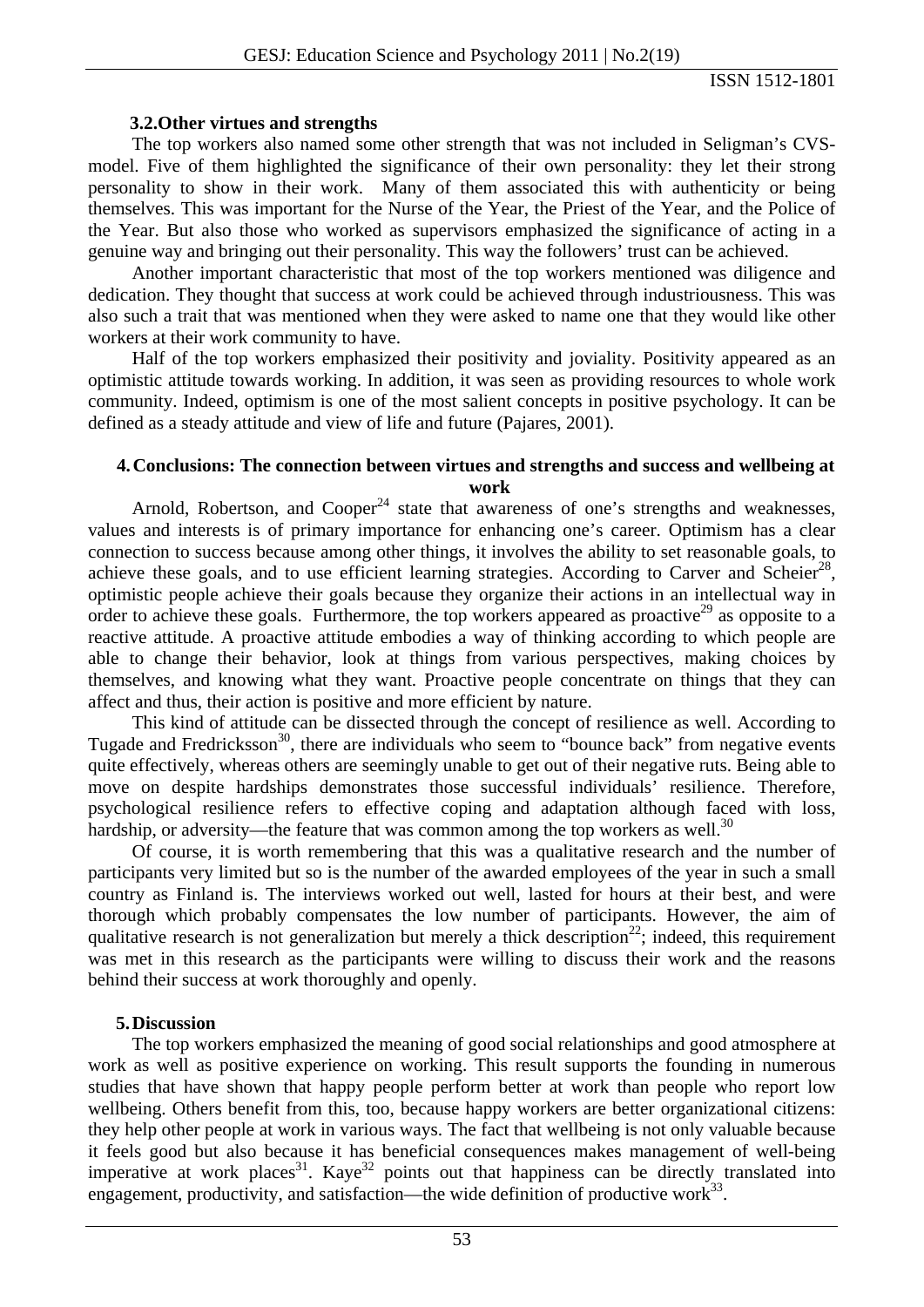According to Rego ET al.<sup>34</sup>, fostering organizational virtuousness (e.g., through honesty, interpersonal respect, and compassion; combining the high standards of performance with a culture of forgiveness and learning from mistakes) improves employees' affective wellbeing and promotes a more committed workforce. Considering these findings and mirroring the growing contributions of the positive psychology<sup>17, 35, 36</sup> it seems clear that a "positive-people-management" perspective should be considered, both by practitioners and scholars.

The strengths that the top workers recognized the most in themselves—open-mindedness, social intelligence, persistence, optimism and authenticity—all relate to positive behavior. If these features explain success at work, at least partly, wellbeing and happiness are the most certainly not irrelevant things at the work place. Furthermore, it is worth considering how people's (signature) strengths could be developed already in education phase as they are important for success at work. Perhaps, positive approaches to education such as employing pedagogical love in teaching and later on love-based leadership in working life could be key factors to enhance this kind of positive development that leads to overall well-being  $37$ .

# **References**

- 1. Schifrin, H. H., Nelson, K. Æ S. Stressed and Happy? Investigating the Relationship Between Happiness and Perceived Stress. Journal of Happiness Studies, 2010, 11, 33–39. DOI 10.1007/s10902-008-9104-7
- 2. Seligman, M. E. P. Positive Psychology, Positive Prevention, and Positive Therapy. In books: Handbook of Positive Psychology. Under edition Snyder, C. R. & Lopez, S. J. Oxford: Oxford University Press, 2002b, 3-9.
- 3. Hoyle, J. R. Leadership and the force of love. Six keys to motivating with love. CA, USA: Sage, 2002.
- 4. Hackman, J. R., Oldham, G. R. Motivation through the design of work: Test of a theory. Organizational Behavior and Human Performance, 1976, 16,250-279.
- 5. Arnold, K. A., Turner, N., Barling, J., Kelloway, E. K., McKee, M. C. Transformational Leadership and Psychological Well-Being: The Mediating Role of Meaningful Work. Journal of Occupational Health Psychology, 2007, 12(3), 193–203.
- 6. Gilbreath, B., Benson, P. G. The contribution of supervisor behavior to employee psychological well-being. Work and Stress, 2004, 18(3), 255-266.
- 7. Caldwell, C., Dixon, R. D. Love, Forgiveness, and Trust: Critical Values of the Modern Leader. Journal of Business Ethics, 2010, 93, 91–101. DOI 10.1007/s10551-009-0184-z
- 8. Haller, M., Hadler, M. How social relations and structures can produce happiness and unhappiness: an international comparative analysis. Social Indicators Research, 2006, 75, 169– 216. DOI 10.1007/s11205-004-6297-y
- 9. Lyubomirsky, S., King, L., Diener, E. The benefits of frequent positive affect: Does happiness lead to success? Psychological Bulletin, 2005, 131, 803-855.
- 10. Turner, N., Barling, J., Zacharatos, A. Positive Psychology at Work. In books: Handbook of Positive Psychology. Under edition Snyder, C. R., Lopez, S. J. Oxford: Oxford University Press, 2002, 715-728.
- 11. Wright, T. A. The role of "happiness" in organizational research: past, present and future directions. In books: Exploring Interpersonal Dynamics. Under edition Perrewe, P. L., Ganster, D. C. Emerald Group Publishing Limited, 2004, 221-264.
- 12. Uusiautti, S. "Tänään teen elämäni parhaan työn" Työmenestys Vuoden Työntekijöiden kertomana ["Today I'll Work Better than Ever. Employees of the year describe their experiences of success at work]. Acta Universitatis Lapponiensis 138. Rovaniemi: University of Lapland, 2008.
- 13. Magnusson, D., Mahoney, J. L. Holistinen lähestymistapa myönteisen kehityksen tutkimuksessa [Holistic perspective in the research of positive development]. In books: Ihmisen vahvuuksien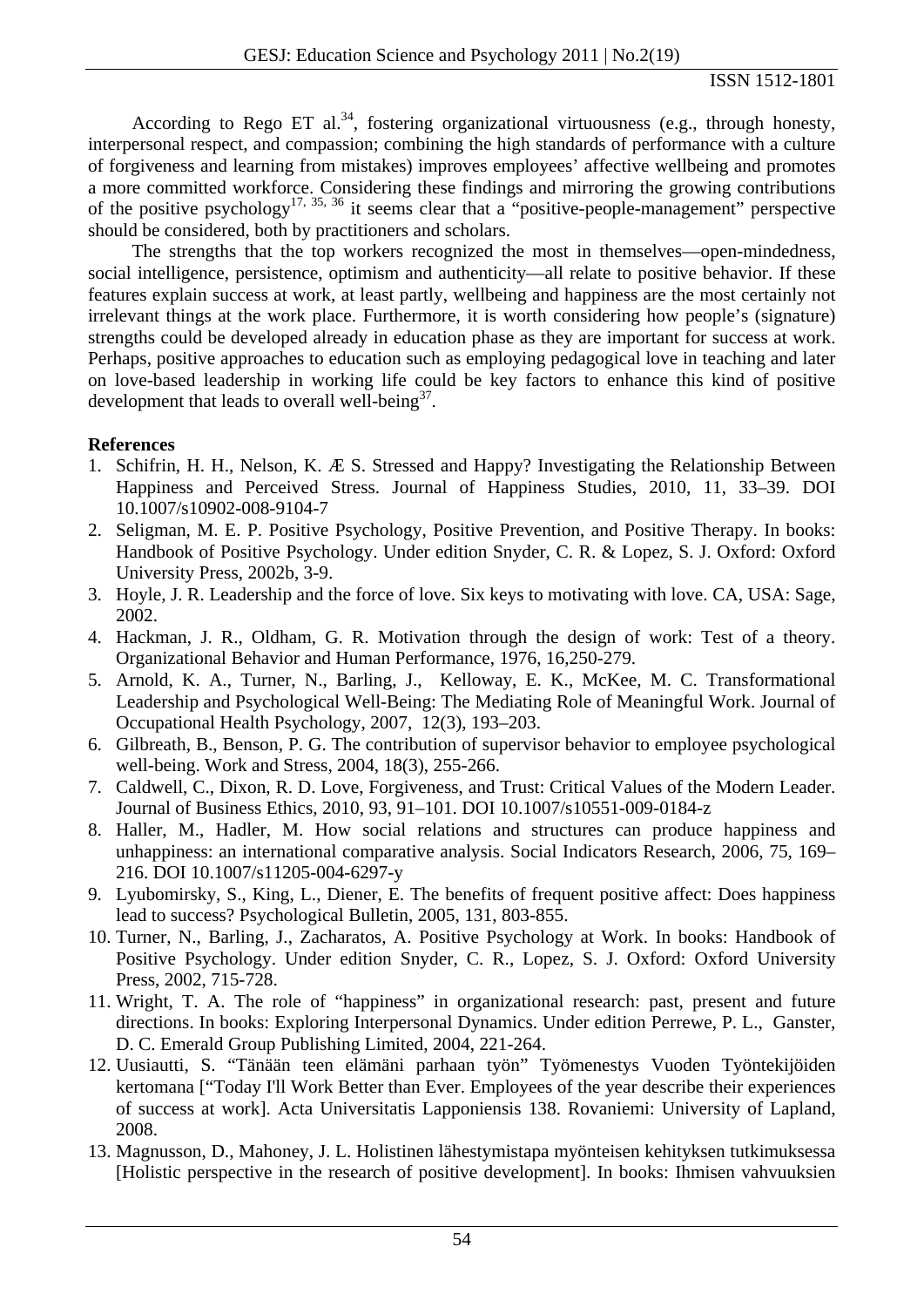psykologia [Psychology of Human Strengths]. Under edition Aspinwall, L. G., Staudinger, U. M. Helsinki: Edita, 2006, 232-250.

- 14. Mahoney, M. J. Constructivism and Positive Psychology. In books: *Handbook of Positive Psychology. Under edition* Snyder, C. R., Lopez, S. J. Oxford: Oxford University Press, 2002, 745-750.
- 15. Seligman, M.E.P. Authentic happiness. Using the new positive psychology to realize your potential for lasting fulfillment. New York, NY: Free Press, 2002a.
- 16. Baltes, P. B., Freund, A. M. Ihmisen vahvuudet ja viisaus [Human strengths and wisdom]. In books: Ihmisen vahvuuksien psykologia [Psychology of Human Strengths]. Under edition Aspinwall, L. G., Staudinger, U. M. Helsinki: Edita, 2006, 34-46.
- 17. Seligman, M. E. P., Steen, T. A., Park, N., & Peterson, C. Positive Psychology Progress. Empirical Validation of Interventions. American Psychologist, 2005, 60(5), 410 - 421.
- 18. Teddlie, C., Tashakkori, A. Major Issues and Controversies in the Use of Mixed Methods in the Social and Behavioral Sciences. In books: Handbook of Mixed Methods in Social & Behavioral Research. Under edition Tashakkori, A., Teddlie, C. Thousand Oaks, CA: Sage, 2003, 3-50.
- 19. Cresswell, J.W. Research Design. Qualitative, Quantitative, and Mixed Methods Approaches. Thousand Oaks, CA: Sage, 2 ed., 2002.
- 20. Lieblich, A., Tuval-Mashiach, R., Zilber, T. Narrative Research. Reading, Analysis, and Interpretation. Applied Social Research Method Series, 1998, 47.
- 21. Guba, E. G., Lincoln, Y. S. Competing Paradigms in Qualitative Research. In books: *Handbook of Qualitative Research. Under edition* Denzin, N. K., Lincoln, Y. S. Thousand Oaks, CA: Sage, 1994, 105-117.
- 22. Rubin, H. J., Rubin, I. S. Qualitative Interviewing. The Art of Hearing Data. Thousand Oaks, CA: Sage, 1995.
- 23. Kvale, S. Den kvalitativa forskningsintervjun [The Qualitative Interview]. Lund: Studentlitteratur, 1997.
- 24. Arnold, J., Robertson, I. T., Cooper, C. L. Work Psychology. Understanding Human Behaviour in the Workplace. London: Pitman Publishing, 1993.
- 25. Varila, J., Ikonen-Varila, M. Ylpeys ja ammattiylpeys tutkimuksen kohteeksi. Ylpeyden tunteen teoreettinen ja empiirinen tarkastelu [Pride and professional pride as research themes. Theoretical and empirical review on the feeling of pride]. Joensuu: University of Joensuu, 2002.
- 26. Pajares, F. Toward a Positive Psychology of Academic Motivation. The Journal of Educational Research, 2001, 95(1), 27 - 35.
- 27. Ojanen, M. Elämän mieli ja merkitys [The sense and meaning of life]. Helsinki: Kirjapaja Oy, 2002.
- 28. Carver, C. S., Scheier, M. F. Optimism. In books: Handbook of Positive Psychology. Under edition Snyder, C. R., Lopez, S. J. Oxford: Oxford University Press, 2002, 231-243.
- 29. Covey, S. R. Tie menestykseen: 7 toimintatapaa henkilökohtaiseen kasvuun ja muutokseen [Road to success: 7 tenets to personal growth and change]. Jyväskylä: Gummerus, 2006.
- 30. Tugade, M. M., Fredricksson, B. L. Resilient individuals use positive emotions to bounce back from negative emotional experiences. Journal of Personality and Social Psychology, 2004, 86(2), 320–333. DOI: 10.1037/0022
- 31. Diener, E., Seligman, M. E. P. Beyond Money: Toward an Economy of Well-Being. Psychological Science in the Public Interest, 2004, 5(1), 1-31.
- 32. Kaye, B. Career Development. It's now a business imperative. Leadership Excellence, 2010, 27(1), 1.
- 33. Prewitt, V. Leadership development for learning organizations. Leadership & Organization Development Journal, 2003, 24(2), 58-61. DOI 10.1108/01437730210463242
- 34. Rego, A., Ribeiro, N., Pina, M., Jesuino, J. C. How happiness mediates the organizational virtuousness and affective commitment relationship. Journal of Business Research, 2011, 64(5), 524-532.